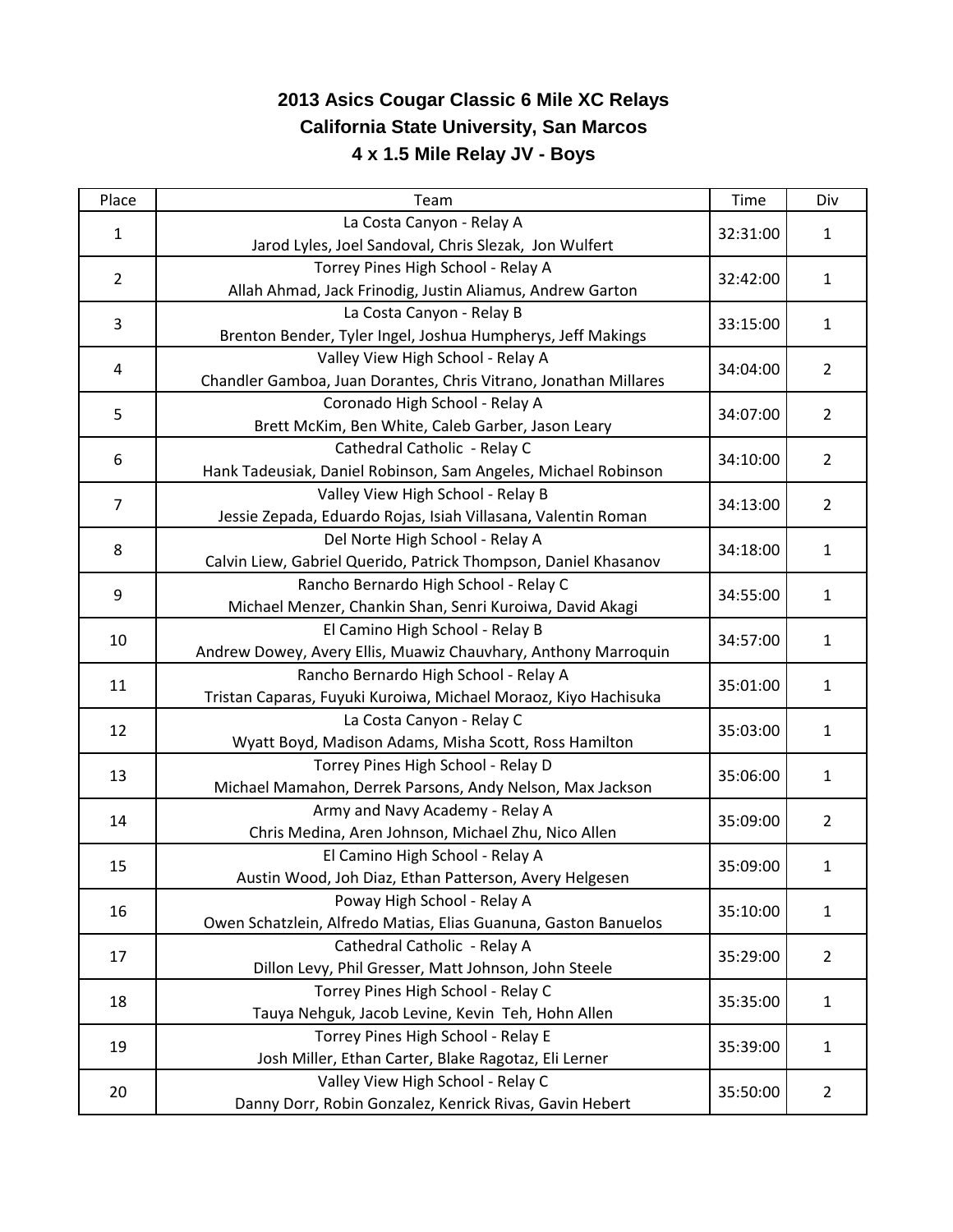| 21 | Cathedral Catholic - Relay B                                  |          |                |
|----|---------------------------------------------------------------|----------|----------------|
|    | John Granahan, Joe Powers, Tim Meziere, Grant Brannigan       | 36:11:00 | $\overline{2}$ |
| 22 | Del Norte High School - Relay B                               | 36:25:00 |                |
|    | Deangelo Seguban, Bryce Lennon, Nick Sunderland, Tri Le       |          | 1              |
|    | Rancho Bernardo High School - Relay B                         |          |                |
| 23 | Chandler Minsch, Nicholas Franz, David Condi, Alex Kostyzak   | 36:32:00 | $\mathbf{1}$   |
|    | Rancho Buena Vista High School - Relay E                      |          |                |
| 24 | Bobby Eghbali, Brendan Hamill, Alex Raydan, Wyatt Schroeder   | 36:42:00 | $\mathbf{1}$   |
|    | Del Norte High School - Relay C                               |          |                |
| 25 | Joey Alegre, Kyle Borer, Brennan Bunn, Bradley Cai            | 37:01:00 | $\mathbf{1}$   |
|    | Poway High School - Relay C                                   |          |                |
| 26 | Noah Liker, Kyle Gillespie, Nathan Mannion, Henry Mull        | 37:05:00 | $\mathbf{1}$   |
|    | Torrey Pines High School - Relay F                            |          |                |
| 27 | Michael Lee, Ted Gekakis, Noah Szajowitz, Aidan Kahng         | 37:09:00 | $\mathbf{1}$   |
|    | Rancho Buena Vista High School - Relay G                      |          |                |
| 28 | Faustino Lopez, Ruben Castro, Matt Devitt, Marvin Martin      | 37:16:00 | $\mathbf{1}$   |
|    | Rancho Buena Vista High School - Relay B                      |          |                |
| 29 | Randy Sermiento, TBA, Conor Wick, Jack Gisel                  | 37:24:00 | 1              |
|    | Rancho Buena Vista High School - Relay C                      |          |                |
| 30 | Tyler Rohner, Emilio Fermin, Stephen Vivier, Jacob Milnes     | 37:38:00 | $\mathbf{1}$   |
|    | Poway High School - Relay B                                   |          |                |
| 31 | Brent Parkes, Brandon Folts, Scott Gattenio, Grant Boutin     | 37:45:00 | $\mathbf{1}$   |
|    | Escondido High School - Relay A                               |          |                |
| 32 | Ryan Archambault, Tony Romans, Isaac Mojica, Jesus Gonzalez   | 38:34:00 | $\mathbf{1}$   |
|    | El Camino High School - Relay C                               |          |                |
| 33 |                                                               | 38:53:00 | $\mathbf{1}$   |
|    | Jose Morales, Jorge Angon, Josh Minnie, Moses Crawford        |          |                |
| 34 | Rancho Buena Vista High School - Relay H                      | 39:16:00 | $\mathbf{1}$   |
|    | Zach Whennen, Jacob Tony, Dylan Cooksley, Brennan Leahy       |          |                |
| 35 | Poway High School - Relay D                                   | 39:30:00 | $\mathbf{1}$   |
|    | Nathan Sheehan, Aldair Barranco, William Box, Kyle Bloom      |          |                |
| 36 | Mission Hills High School - Relay A                           | 39:46:00 | $\overline{2}$ |
|    | Dominic Magemeneas, Jason Jaarema, Michael Miller, John Cura  |          |                |
| 37 | El Camino High School - Relay D                               | 39:49:00 | $\mathbf{1}$   |
|    | Arturo Soriano, Stephen Flynn, Bobby Mumma, Kevin Rankin      |          |                |
| 38 | La Jolla Country Day - Relay A                                | 40:01:00 | $\overline{2}$ |
|    | Garan Comfort, Keaton Muertz, Krishna Babla, Kyle Sagara      |          |                |
| 39 | Mission Hills High School - Relay B                           | 40:42:00 | $\overline{2}$ |
|    | Deion Smith, Brody Smith, Jonny Bravo, Kyvin Jones            |          |                |
| 40 | Guajome Park Academy - Relay A                                | 40:43:00 | $\overline{2}$ |
|    | Manny Escobedo, Miles East, Steven Trumbach, RJ Rowan         |          |                |
| 41 | Rancho Buena Vista High School - Relay A                      | 41:31:00 | 1              |
|    | Chase Bower, Raul Castro, Uriel Cervantes, Mike Moncano       |          |                |
| 42 | Rancho Buena Vista High School - Relay D                      | 43:19:00 | 1              |
|    | Michael Ferriere, Carter McEwen, Ricardo Flores, Trevor Marcy |          |                |
| 43 | Guajome Park Academy - Relay B                                | 44:06:00 | $\overline{2}$ |
|    | Timmy Silos, Josh Lyda, Austin Urquart, Ryan Marsh            |          |                |